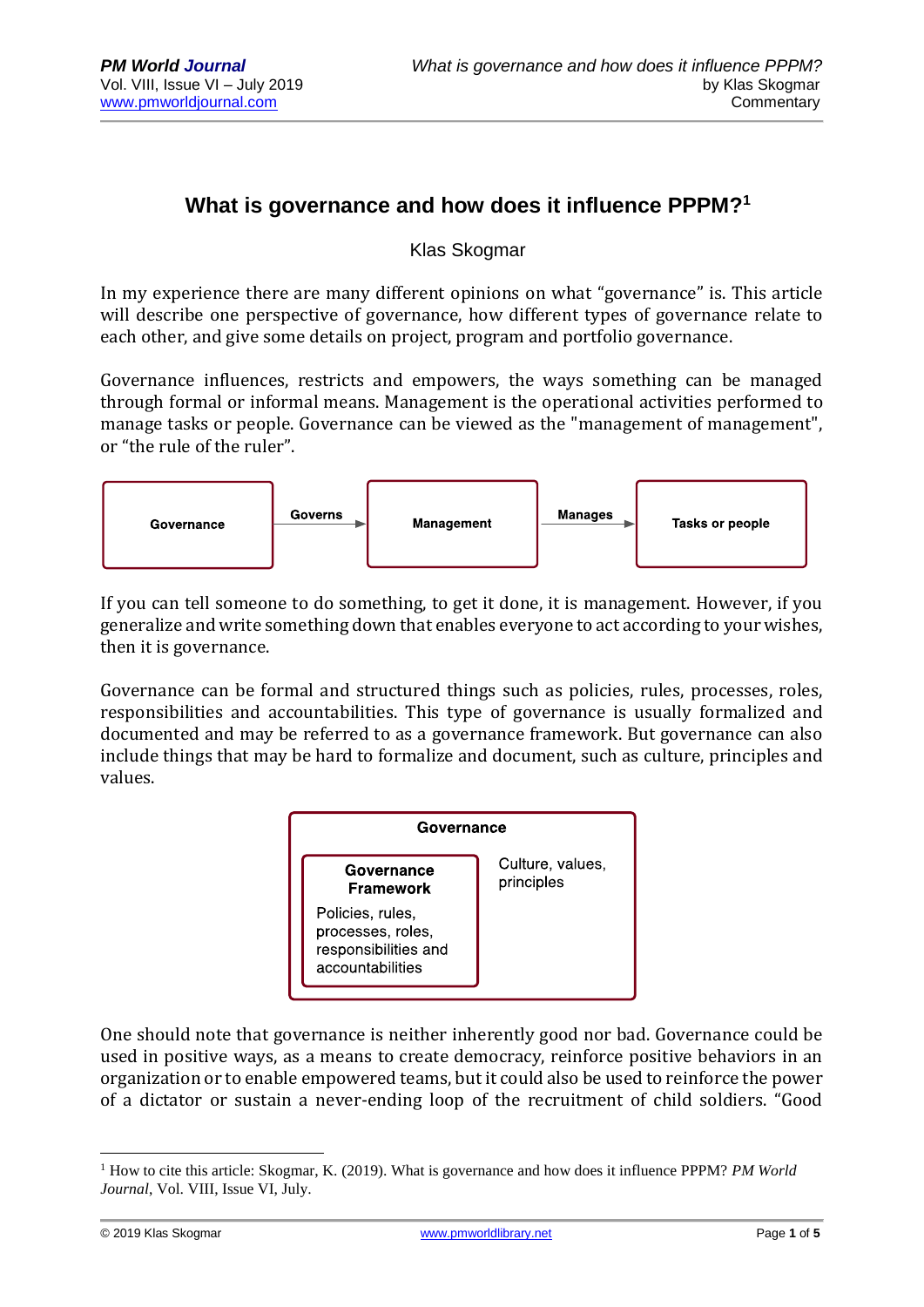governance" typically follows principles such as transparency, fairness, accountability and resilience.

Governance is something that "is" - not something you "do". Therefore you also need to manage the governance. This view on the subject may be referred to as the act of governing. The act of governing may be writing and communicating policies, establishing processes, defining roles and responsibilities, etc. Those individuals responsible for managing governance are often referred to as the "governing body", but may have different names in different contexts. The governing body could be viewed as the ruler; the governing could be considered "to rule"; and governance "the rules".



The management of governance should also be restricted and empowered in the same way as other types of management. Therefore, governance often restricts the management of the governance, for example when a country in its laws describes how the laws are supposed to be changed. Some management of governance could also be restricted and empowered by some external governance. For example, most countries regulate through laws how the board of a firm is elected and how the Chief Executive Officer (CEO) is appointed.



The governance of an organization is often referred to as organizational governance. Organizational governance is influenced by the governance of the environment in which it exists, such as the governance of a country or region. Within the organization, there may be different parts of the organizational governance that covers some aspect of management, such as project portfolio management or project management. These subsets of the organizational governance may influence each other.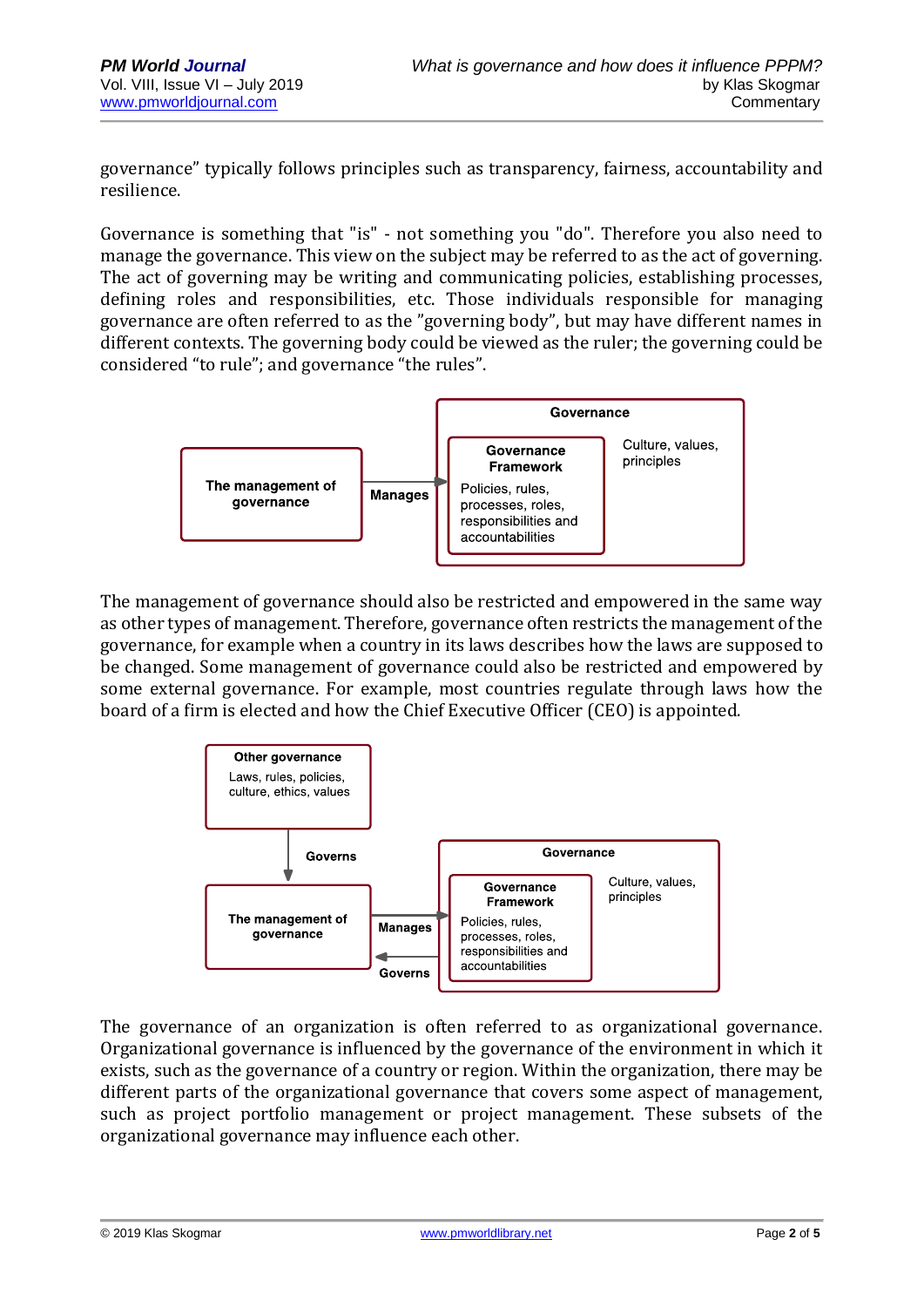

The governance of project management governs project management, which in its turn manages projects, and the same applies for other types of governance and management.



To change the governance, there also needs to be a feedback loop from those individuals that manage the organization, and those individuals that manage governance, to enable any issues in governance to be raised and handled. Showing these different aspects together gives the following figure:



Such actions and feedback loops may not always change the governance that the governing body has control over, if there are some other governance outside its scope that takes precedence. An example of this statement is the application of laws that restrict the governance that an organization could take on. It is also worth noting that the same person could manage governance, as well as managing tasks or people within the organization.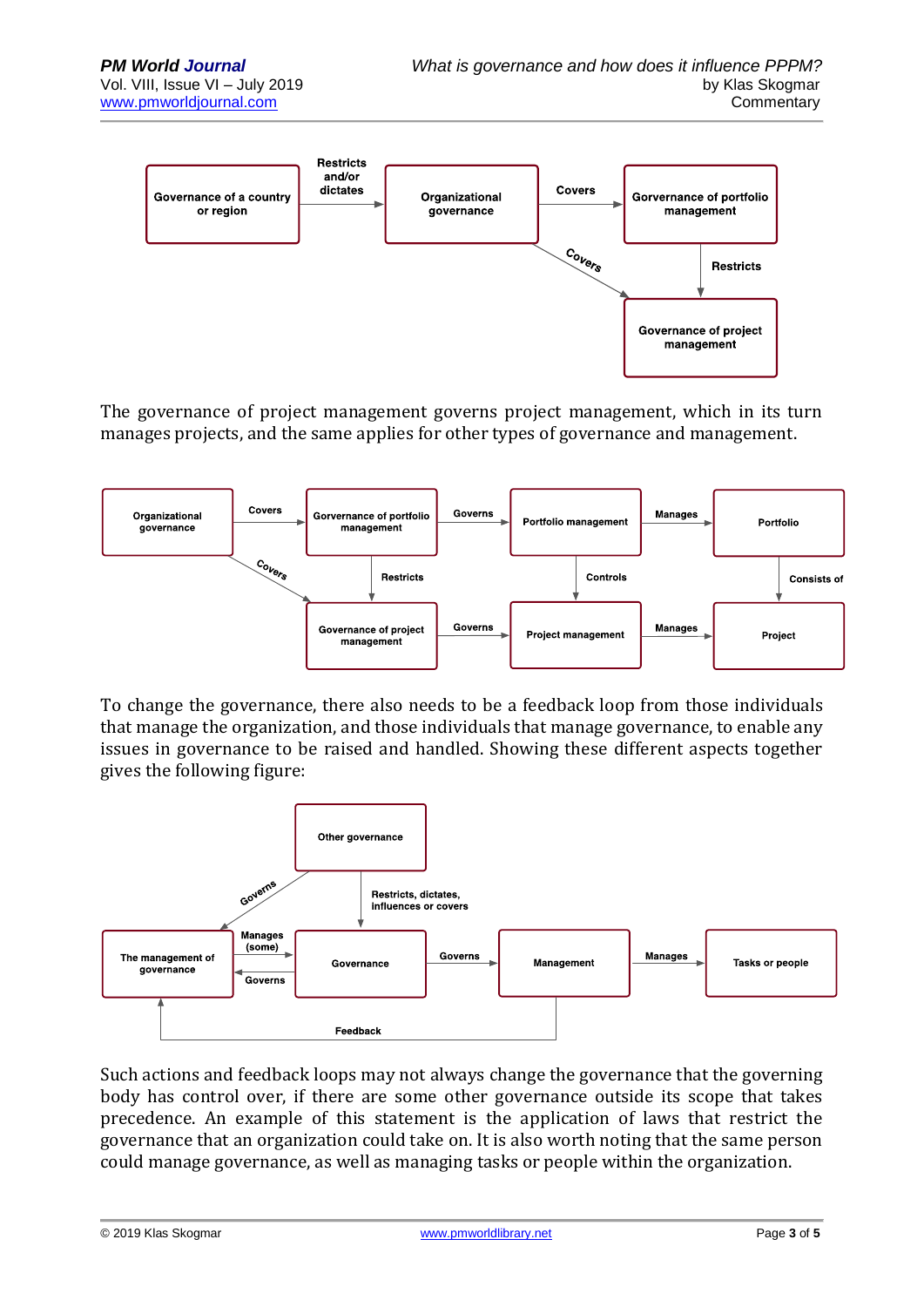Putting all the pieces together for the governance of project management results in the following figure:



The figure shows how different layers of governance and management relate to each other. Having a proper understanding of the relationships should make it easier to assign responsibilities and accountabilities to the various layers of managers and governing bodies, optimizing the performance of the organization's project, program and portfolio management.